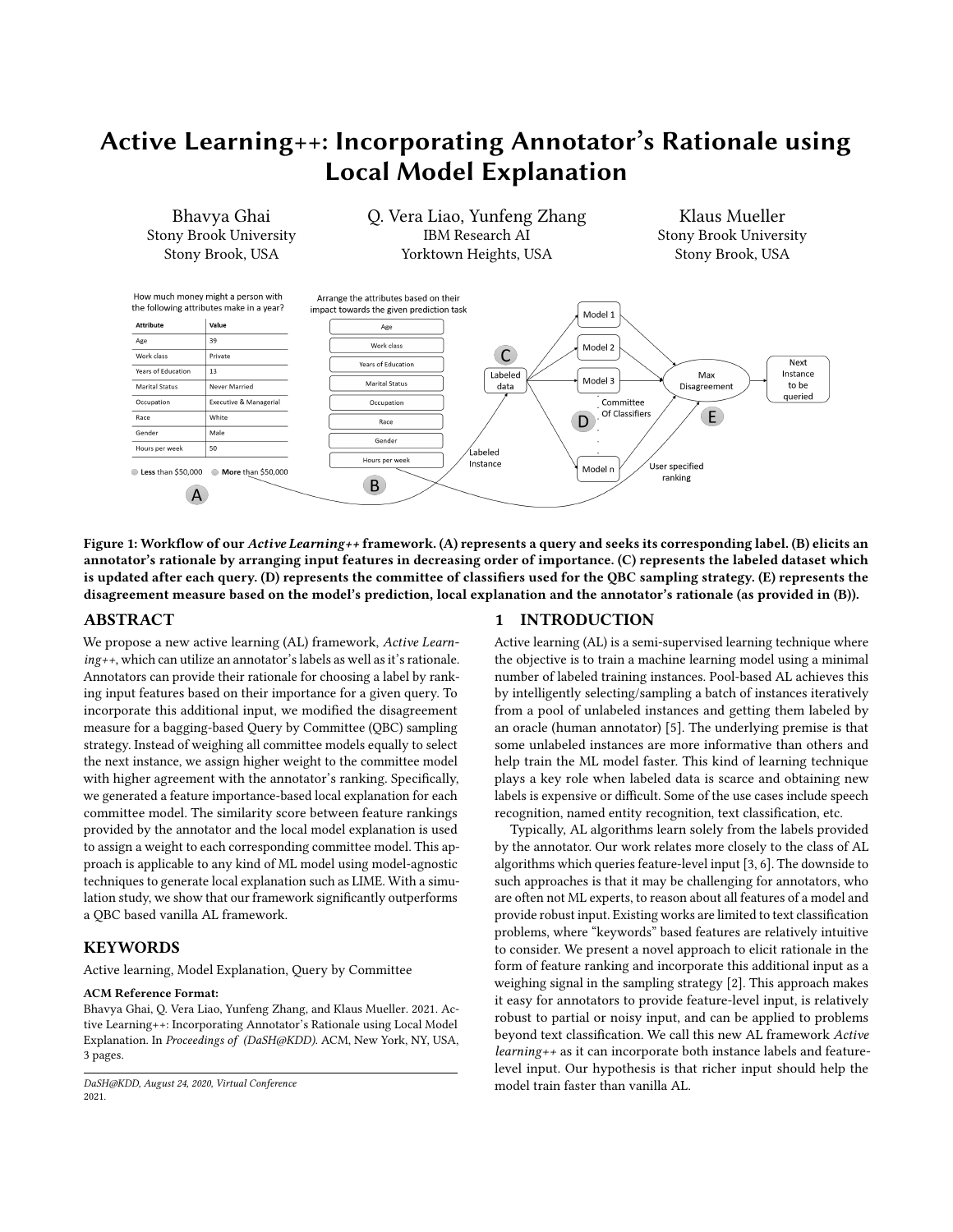DaSH@KDD, August 24, 2020, Virtual Conference Ghai, et al. et al. et al. et al. et al. et al. et al. et al. et al.

#### 2 ACTIVE LEARNING++

We conducted an exploratory user study with an AL system[\[1\]](#page-2-5) and found that annotators naturally want to "teach" with rationale beyond instance labels. One common type of rationale for justifying their choice of label is by attributing to the important contributing feature(s) of an instance. For example, one may cite job category and/or education as their rationale when asked to judge a person's income level. Hence, we elicit an annotator's rationale by asking them to rank input features based on their contribution in determining the label they give to the instance (see [Figure 1\(](#page-0-0)B)).

To incorporate the rationale, we used a bagging based QBC sampling strategy [\[2\]](#page-2-4) and modified its disagreement measure. QBC uses a set of models (committee) to select the unlabeled instance where the predictions of individual committee members differs the most. There are multiple ways to quantify this disagreement, like voting, consensus entropy, etc.[\[5\]](#page-2-1). In this work, we modified the Max Disagreement measure to capture the disagreement such that models whose rationale is in higher agreement with the annotator's are given higher weight. To generate each model's rationale, we use an Explainable AI method called local feature importance, which characterizes the importance of each feature by its weight for the given prediction task. We then obtain a feature ranking for each model by sorting features based on their importance. Next, we quantify the agreement between a model's and the annotator's rationale by computing the similarity between the two feature rankings (rationales) using the Kendall's tau metric. Lastly, we factor in the similarity score for each classifier in the Max Disagreement measure to fetch the next instance to be queried. Our approach is model agnostic as we can use any ML model to train the QBC committee of classifiers and then generate local explanations using model-agnostic techniques like LIME, SHAP, etc. This approach can be applied to any type of data with meaningful input features like text, tabular data, images, etc.

#### 3 METHODOLOGY

We simulated a pool-based AL pipeline with batch size 1 using the UCI Adult Census Income dataset [\[4\]](#page-2-6). The prediction task was to classify the income of an individual given different attributes like Age, Education, Occupation, etc. into less/more than \$50,000 (see [Figure 1](#page-0-0) (A)). After data pre-processing, we divided the dataset into test and training at a 50:50 ratio. We randomly selected 5 instances from the training data for each output label which acted as our initial labeled dataset. From this pool of labeled instances, we trained 10 logistic regression models by randomly selecting 6 instances with replacement. These models acted as the committee members for the QBC sampling strategy. Furthermore, we used a logistic regression model which acted as the active learner.

We compared our  $AL++$  framework with a QBC based vanilla AL framework. We made sure that all parameters such as the number of classifiers in the committee, initial labeled instances, etc. were identical for QBC and AL++. The only difference between the two is the disagreement measure (see [Figure 1](#page-0-0) (E)) where AL++ assign different weights to different classifiers.

To simulate the oracle, one popular way is to simply use the ground-truth label. However, AL++ would also require the ranking of input features. Hence, we trained a logistic regression model over

<span id="page-1-0"></span>

Figure 2: Comparing our proposed AL++ framework with with vanilla AL using Adult Income dataset.

the whole training dataset which can provide quality predictions (labels) along with their local explanation. Since it's a linear model, we simply multiplied the normalized feature values by the model coefficients to generate the local explanations. This model will act as the oracle for all sampling strategies. On the test dataset, this model had 84.22% accuracy and a 0.65 F1 score.

#### 4 RESULTS

[Figure 2](#page-1-0) shows the F1 score for the random, QBC and AL++ strategies, respectively across 125 queries averaged over 10 experiments with different initial labeled datasets. We used the F1 metric over accuracy because the output class has an imbalanced distribution (ratio 25:75). From [Figure 2,](#page-1-0) we can clearly observe that AL++ maintains a constant lead over the other two strategies throughout. The mean F1 score across the 125 queries for AL++ (0.594) is much higher than for QBC (0.568). We found this difference to be statistically significant (paired t test, p<0.01). To reach a F1 score of 0.54, AL++ required 11.8 queries, much lower than QBC requiring 25.9 queries on average. It confirms our hypothesis that additional input in the form of feature ranking can help train a model faster.

#### 5 CONCLUSION & FUTURE WORK

We presented a new AL framework, Active Learning++, which can utilize annotator's rationale in the form of feature importance based ranking. Our simulation on the Adult Income dataset shows a significant performance jump over QBC based vanilla AL framework.

Next, we plan to test our approach on different datasets and different domains such as text classification. We also plan to conduct a user study to test this framework in practice. It will be interesting to see if our approach can help build fairer ML model given a fair oracle. Finally, we wish to simulate other interaction scenarios where the oracle provides rationale for only the top-k features.

# ACKNOWLEDGMENTS

This research was partially supported by NSF grant IIS 1527200 and NSF grant IIS 1941613.